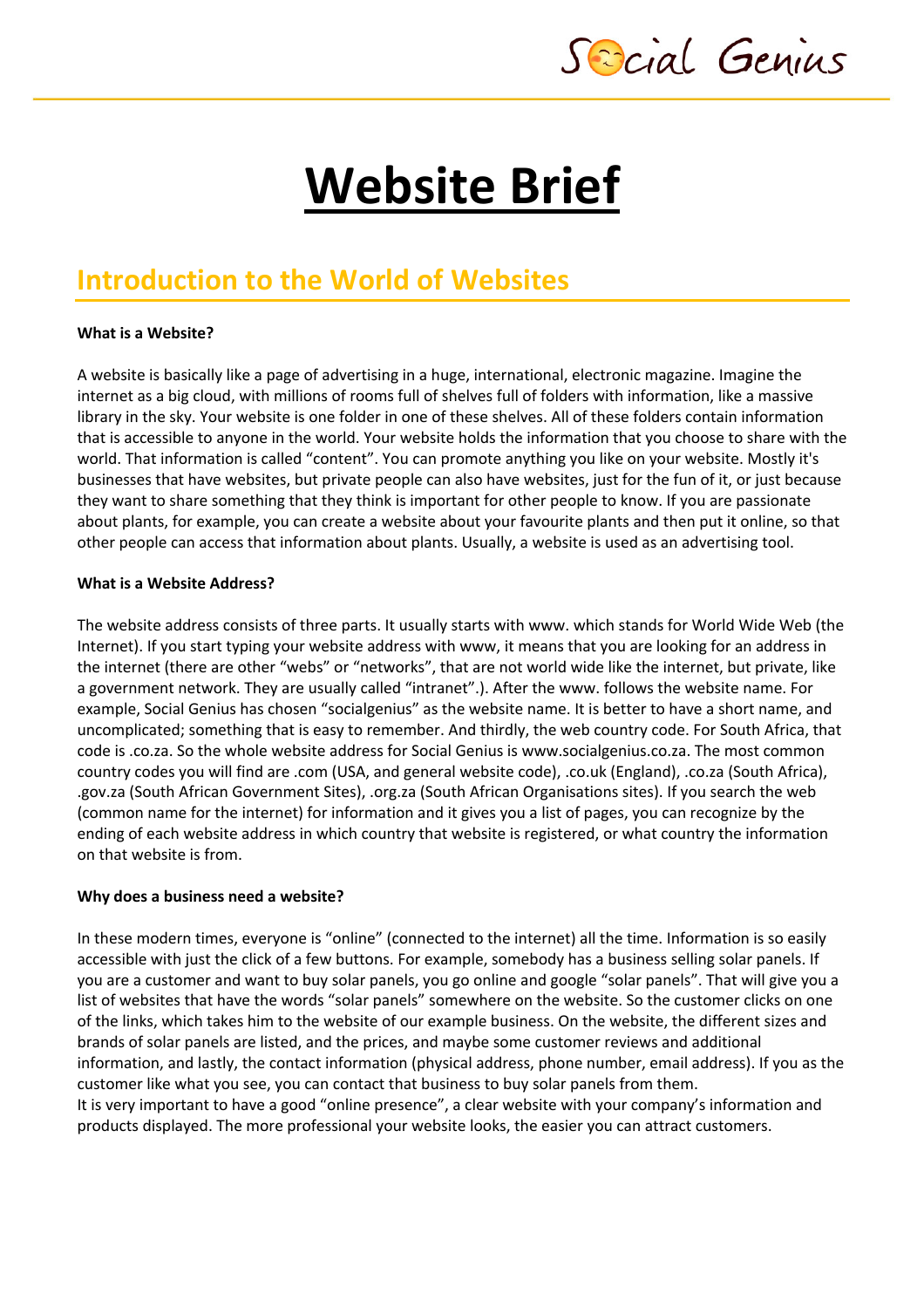

#### **What kind of websites are there?**

A website can have a number of different layouts. Today (as in 2022), most websites are built with a modern bootstrap design that is fully responsive. "Responsive" means that you can open the website on a laptop in a browser, or on your phone, and the format will automatically adjust to the size of the screen on which you are viewing the website.

A **single-page website** is usually called "landing page". These are scroll-down websites, that have at the top the Header, and then consist of different "sections", each one with its own heading. For example, the sections can be "about us" – an introduction to what the website is about, "team" – photos and short descriptions of the people working for that company, "services" or "products" – the services or products that this company offers, "testimonials" – reviews from previous customers, "pricing" – detailed pricing structure for services or products, and "contact" – the actual contact information. You can view a sample single-page website here: www.socialgenius.co.za/templates/Imperial/index.html

A **multi-page website** has menu buttons at the top or on the side, which allow you to navigate through the website and look through different pages. Instead of listing all the sections underneath each other, and forcing the user to scroll down, a multi-page website lists the different sections on different pages. One website can have hundreds of pages, but usually it has about 5. The number of pages depends on the size of your business, and how much information you want to display. You can view a sample multi-page website here: www.socialgenius.co.za/templates/Greatness/index.html

# **The Website Layout**

Usually at top of the website (or on the phone, in the top right corner), is the menu bar or navigation bar. (On a cell phone screen, it will appear as a little "sandwich" button.) The menu bar contains links that will take you the relevant section of the website if you click on them. On a single page website, clicking on the menu link will just take you down to the relevant section; on a multi-page website, clicking on the menu link will take you the relevant page.

Underneath the menu bar you will find the Header. This section is usually a big photo with a big Heading, displaying your company name.

Below the header, the modern websites are structured in sections. The sections are interchangeable and can be duplicated or deleted, according to the wishes of the customer. For example, if you choose a website template that has pricing structure on it, but you don't need that feature, then we simply remove that section. Or if the template has a "team" section but you don't want to display your employees, we remove that section. A single page website can also be turned into a multi page website, by copying each section (or several sections) onto a new page, and changing the menu links to link to pages rather than sections further down.

Within each section, the text can be changed, the images can be changed, and the background colours or font colours can be changed. You can be creative as to what you want to use each section for. For example, the "team" section can be turned into a "services" section, with a photo at the top and the service you provide explained underneath. The sections can also be expanded; if the team section only contains 4 photos but you have a team of 7 people, 3 more can easily be added. Each element of the website can be duplicated.

At the bottom of the website is the footer. This section usually contains contact details, important links, social media icons, and disclaimers. The disclaimers will be but in by Social Genius (as the website designer) and can not be changed or removed - this is basically our stamp, to prove that this was our work.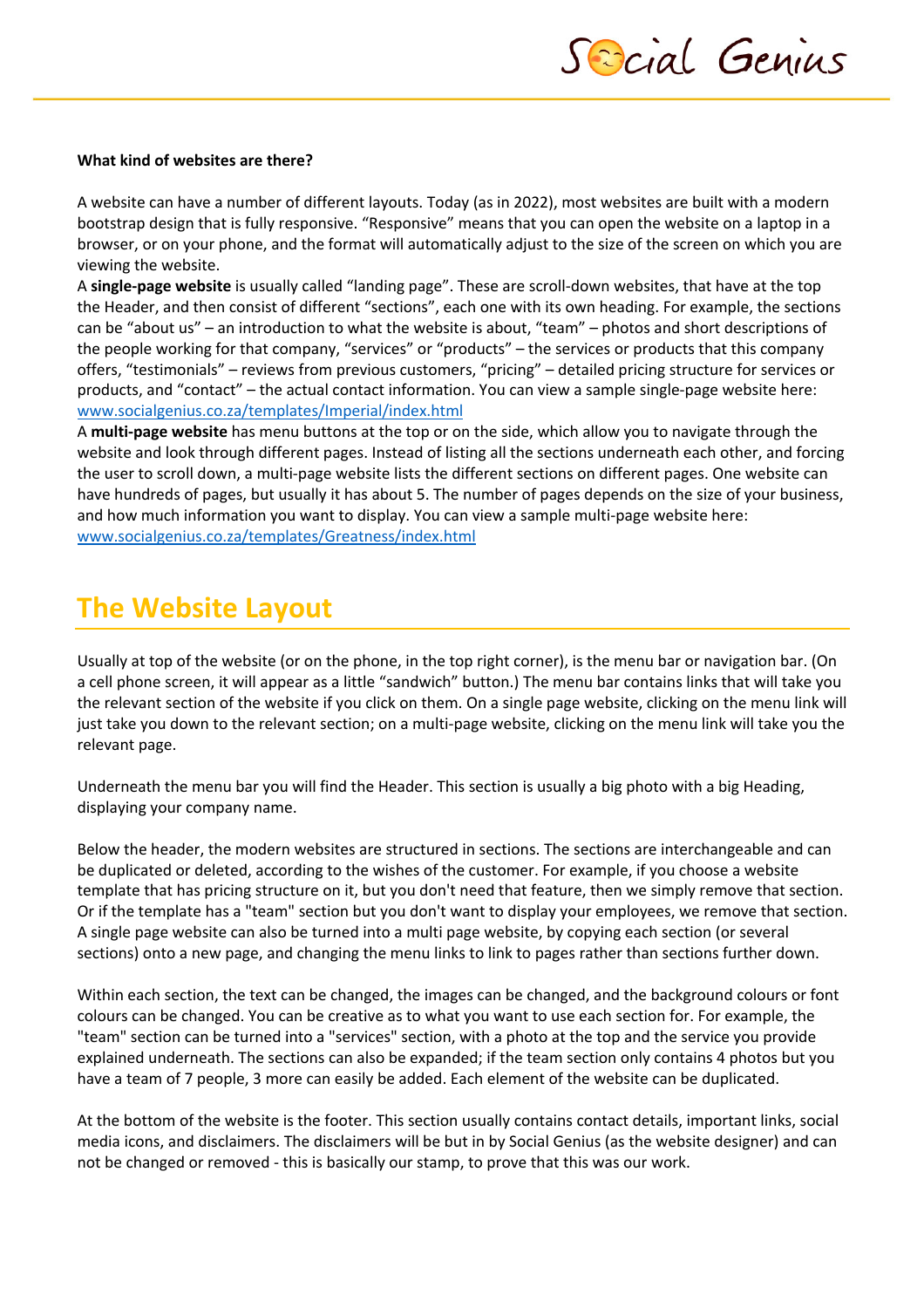Scial Genius

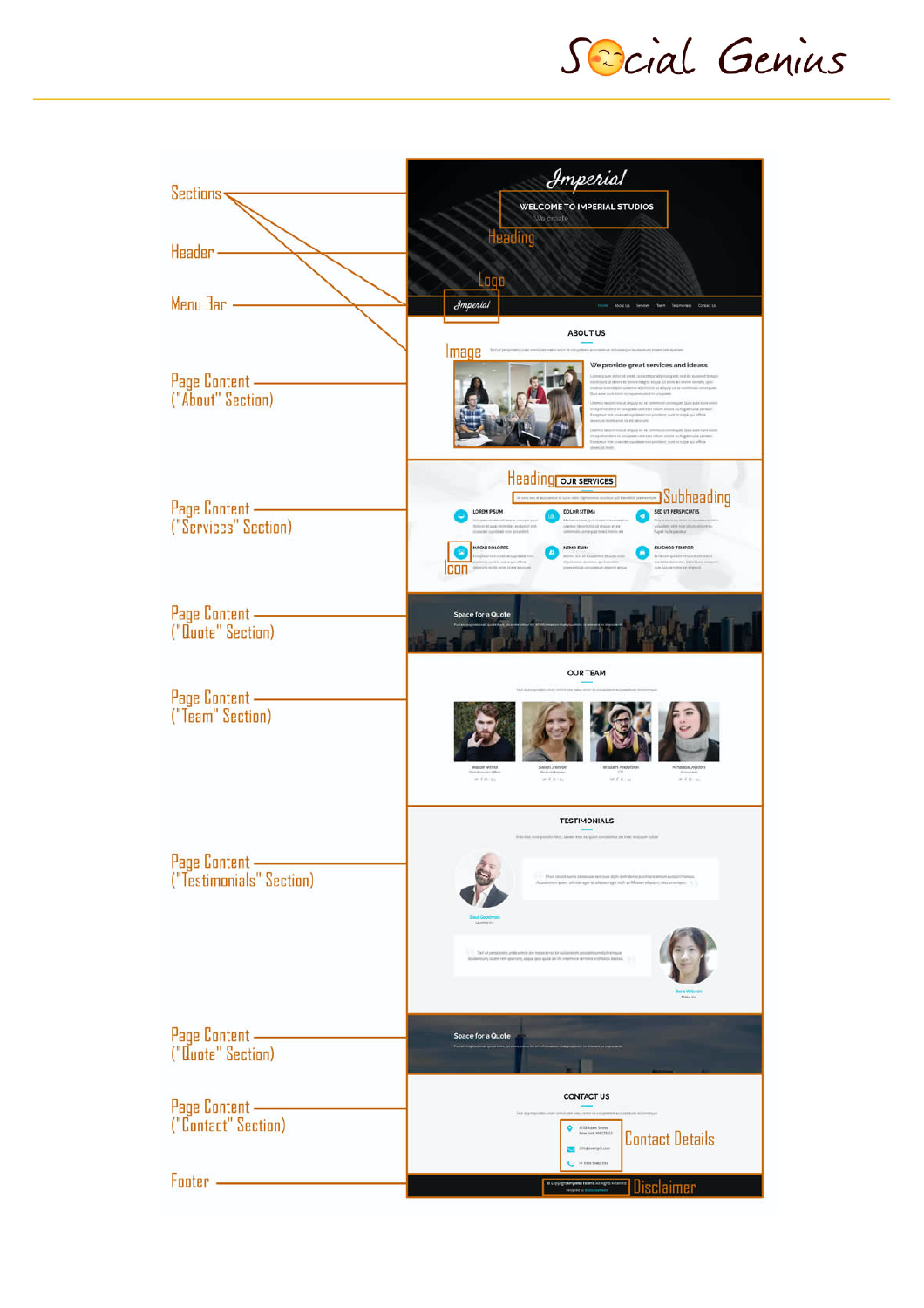# **How Social Genius builds your Website**

### **Domain Registration**

Before we build your website, we need to register a domain. The domain is your website address. Choose a name that is short and can easily be remembered. Let us know what your chosen name is (preferably your company name, or something linked to it) and we will check for you if the domain is still available. If it is, we will register it for you.

There are different domain endings, such as .co.za or .com. Some domain endings are more expensive than others. The cheapest ones are .co.za and .org.za, the South African domains. They cost R89 per year (you will be sent a bill every year by Social Genius for your domain renewal).

To protect your brand name, we recommend to register all the most common domains. For example, if your company is called Cookie, you would want to register www.cookie.co.za, but then somebody could register www.cookie.com and compete with your brand and confuse your customers. Therefore you can register cookie.co.za, cookie.com, cookie.org, and cookie.org.za, to avoid having someone else registering the same name with a different domain ending. This is relevant mostly to big companies. If you are a hiking guide and want your own website, one domain registration will be sufficient. The .com, .net and .org domains are also more expensive than the South African ones (R199 a year or R259 a year).

### **Hosting**

Every website needs a "host". Social Genius uses Xneelo as the host company. Our domains are all registered through Xneelo, and once we built your website, we upload it to the Xneelo server. Hosting is usually billed at a set amount per month, depending on how much data you have on your website, how much "space" your website takes up on the server. At Social Genius, we have a general hosting package with Xneelo, which allows us to offer you the hosting for free. Hosting is usually the biggest cost of your website, but if you buy a website through Social Genius, that cost is carried by us. Like this, we are able to offer cheap websites to start-up companies or single people like hiking guides.

### **Website Design**

At Social Genius we use generic html website templates that were created by different designers and companies (reference link at the bottom of the website). Then we adapt these templates to our customer's needs. Several customers can choose the same template and still the end product will look quite different, since we can change the background colour, font colour, images, logos, and we can swap/duplicate/delete different sections. The more changes to the template we make, the more unique the end product will look, but also the more expensive your website will be (since it's more work time for us). This is why we are able to offer very cheap websites: if you choose a generic single page template and give us the content for each section as it is listed, we can have your website done within two days. The timeframe in which we deliver your website, and the quality of it, depends very much on the quality of content and pictures that you send us. If you don't have good quality pictures, don't worry – we can also source those online for you. But the content will have to come from you.

### **Website Content**

The most important part of the website is the content, and this is where YOU come in. Think carefully how you want to present your business to the world. Put yourself into the shoes of the customer. What attracts your customer? What is your customer looking for? That is what you need to display. Imagine being a customer